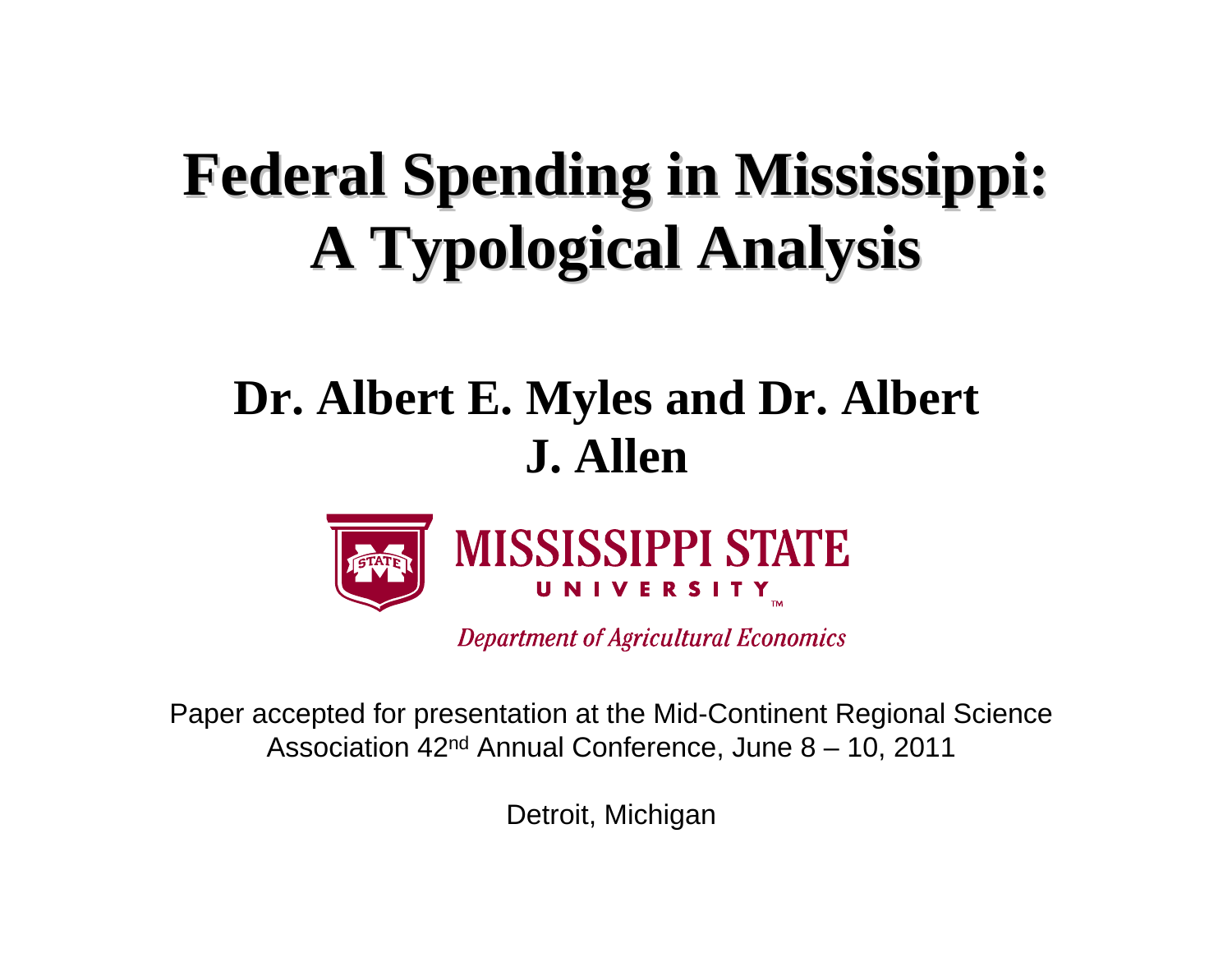### **INTRODUCTION INTRODUCTION**

The looming budget battles and potential cuts will significantly impact Mississippi in various areas such as:

- •Agriculture
- •Community development
- •Income stability, and
- •Other areas in the state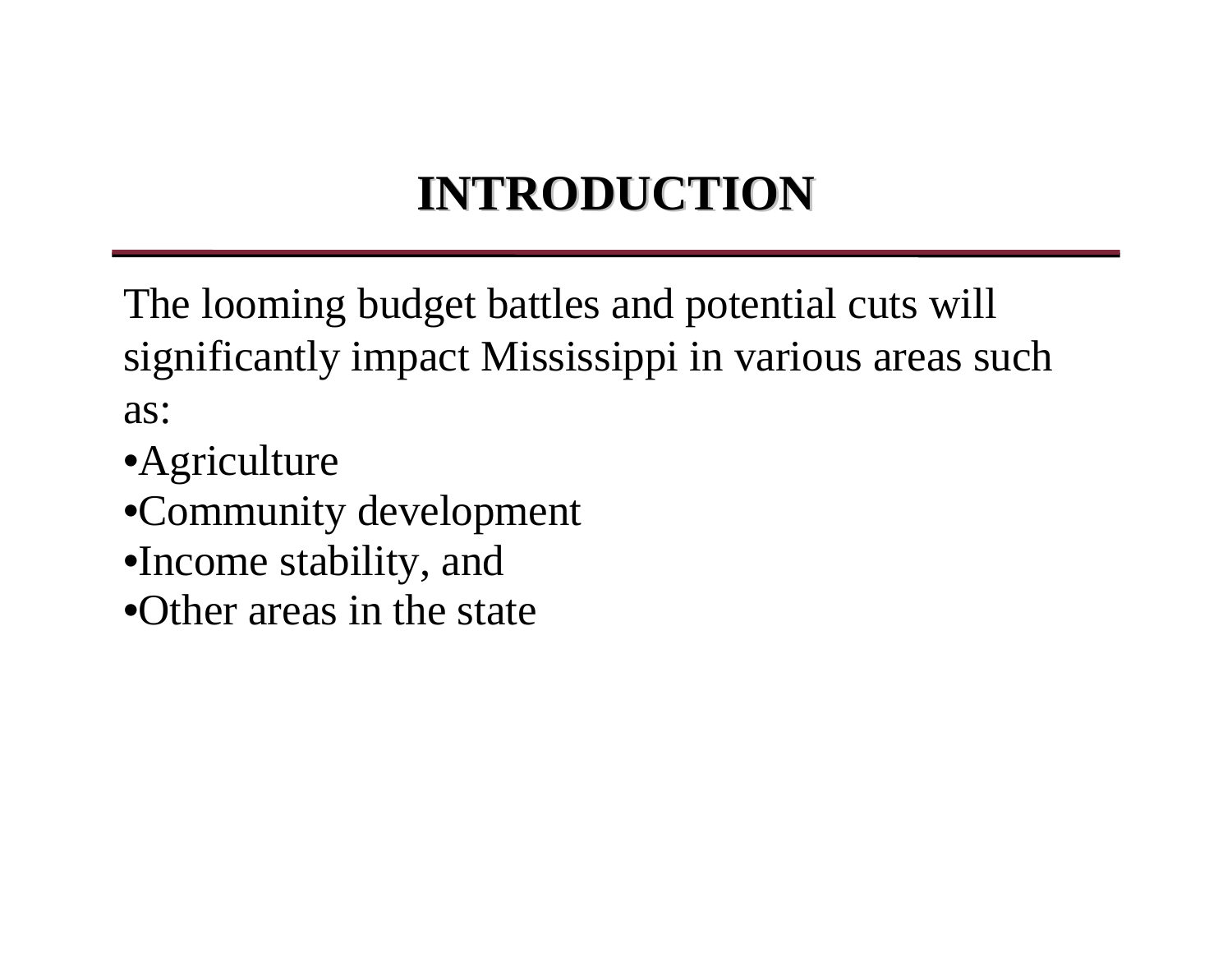Any cuts in federal spending will create many challenges for local governments…especially when tax revenues, federal and state support are declining and demand for services are increasing.

Consolidated Federal Funds data (Census Bureau, 2009) reports that *Mississippi received more than \$53.7 billion in grants, subsidies, direct loans, retirement and disability benefits, other direct payments to individuals, direct payment [not to individuals], guaranteed loans, procurement contracts, and salaries and wages in 2009*.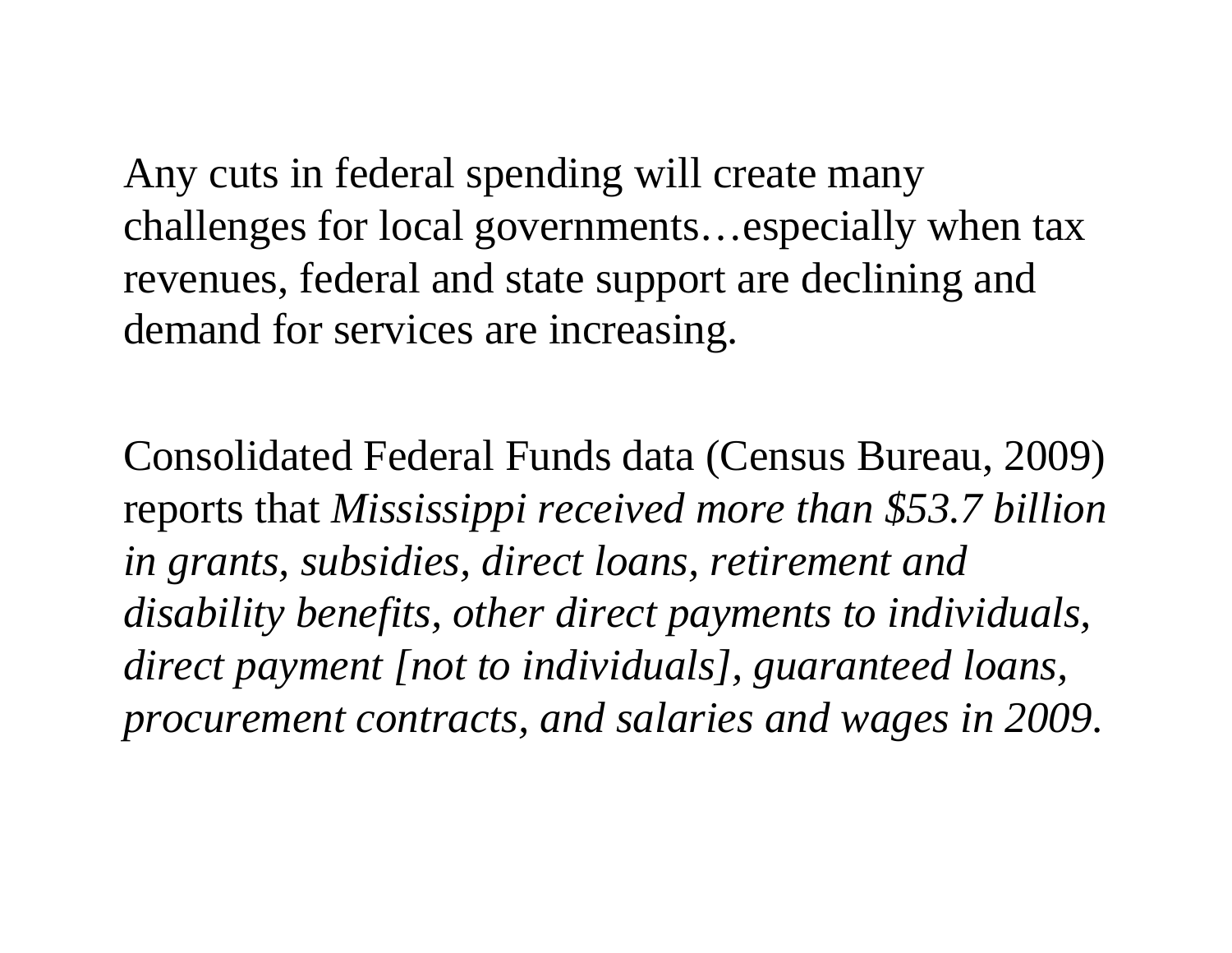Many of these funds helped to provide *a living wage*, and *improved the quality-of-life* in **BOTH** rural and urban areas of Mississippi in 2009.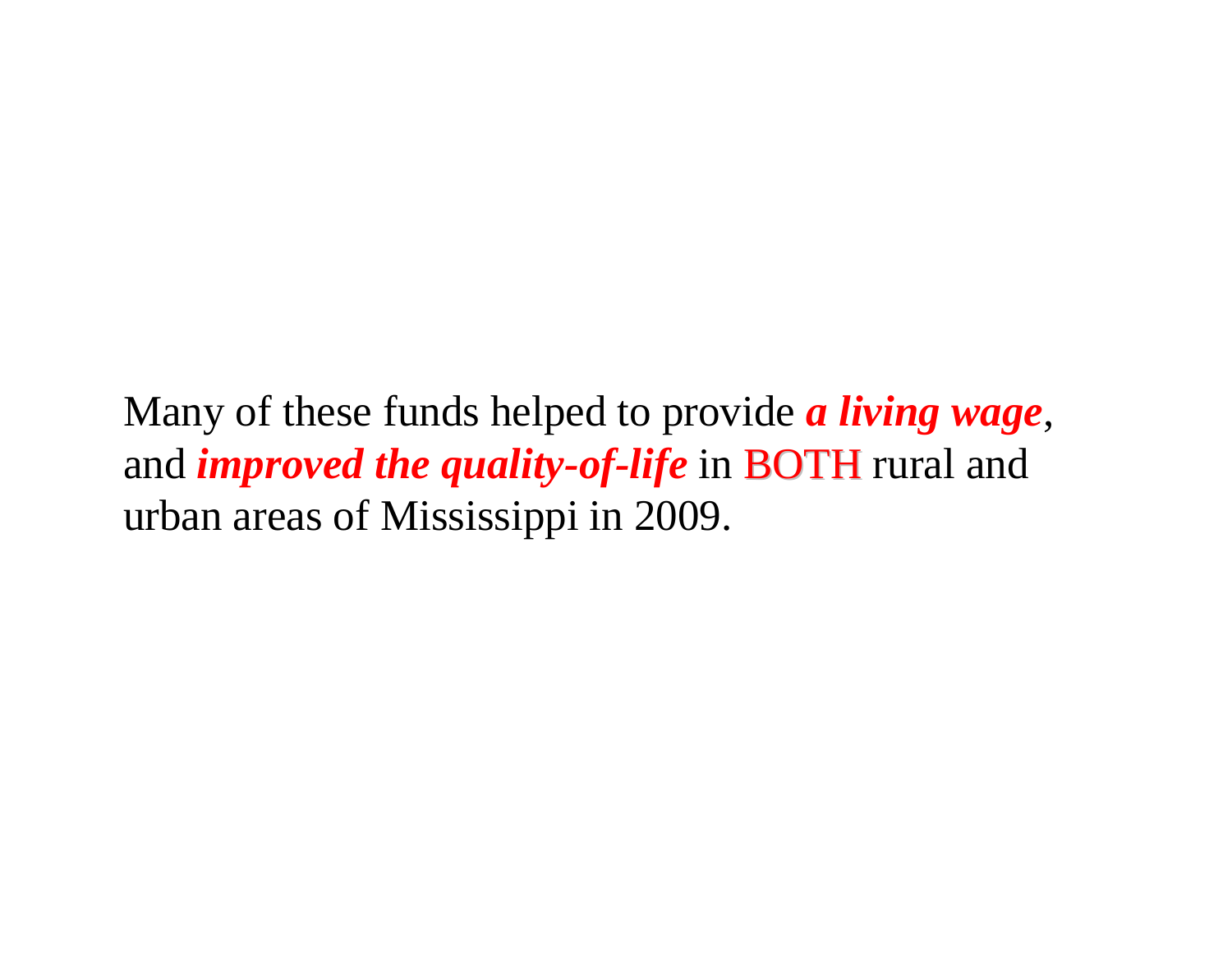# **OVERVIEW OVERVIEW**

Mississippi's dependence on federal aid has grown each year since 1993-2009. A trend analysis of federal funds data for Mississippi showed few signs of slowing during this period **(Figure 1).**

*In fact…federal subsidies to Mississippi grew faster (5.66%) than population (.76%) between 1993 & 2004. Between 2005 & 2009 the growth in subsidies to the state was more than double that of population growth.*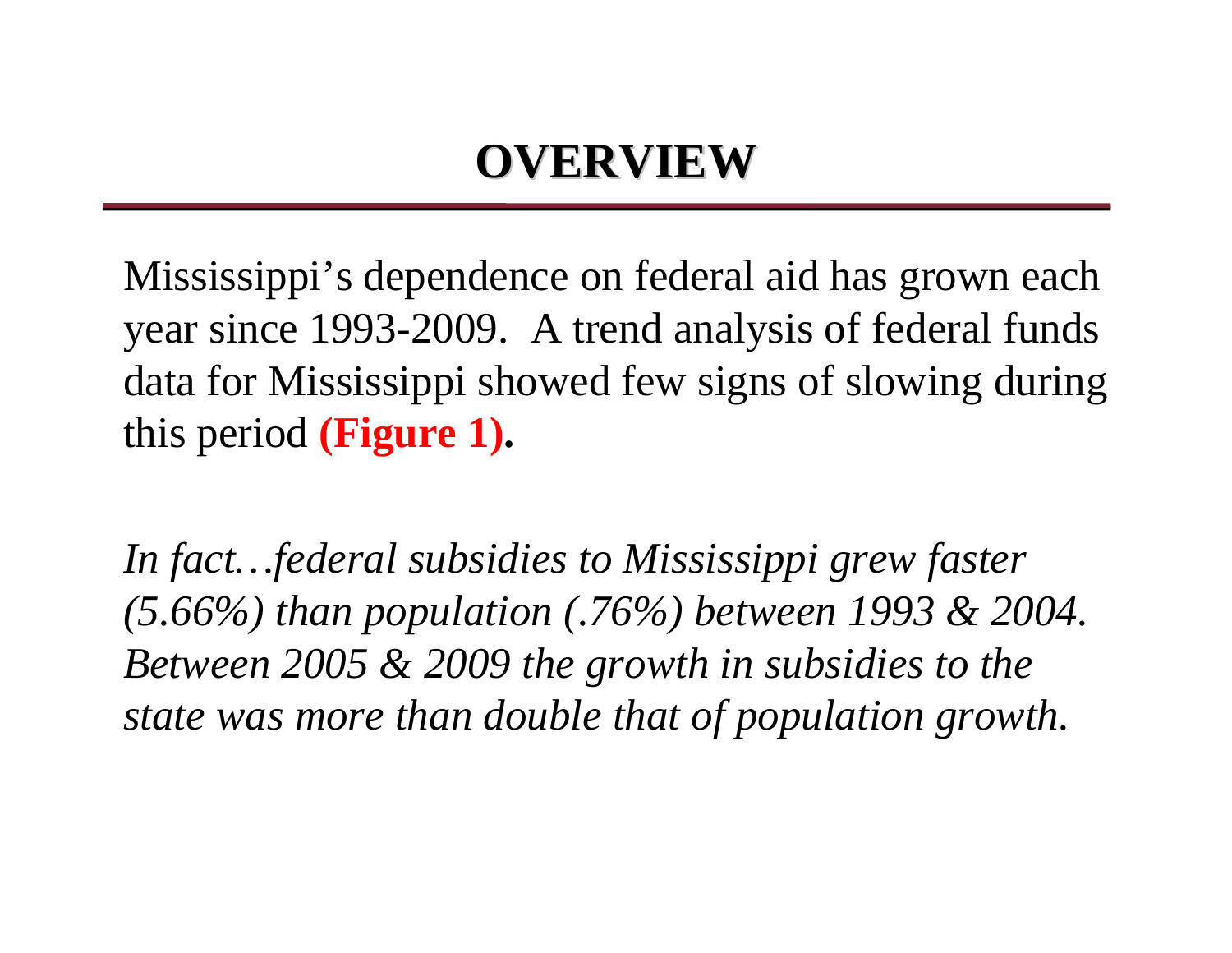(0.3000) (0.2000) (0.1000)  $\overline{\phantom{a}}$ 0.1000 0.20000.3000 0.4000 0.50000.6000 0.70001994 1995 1996 1997 1998 1999 2000 2001 2002 2003 2004 2005 2006 2007 2008 20092007 2008 2009 MS Population Federal Funds Personal Income**Disposal Personal** Income

Figure 1. Growth trends in Selected Demographic and Economic Statistics in Mississippi, 1993 ‐ 2009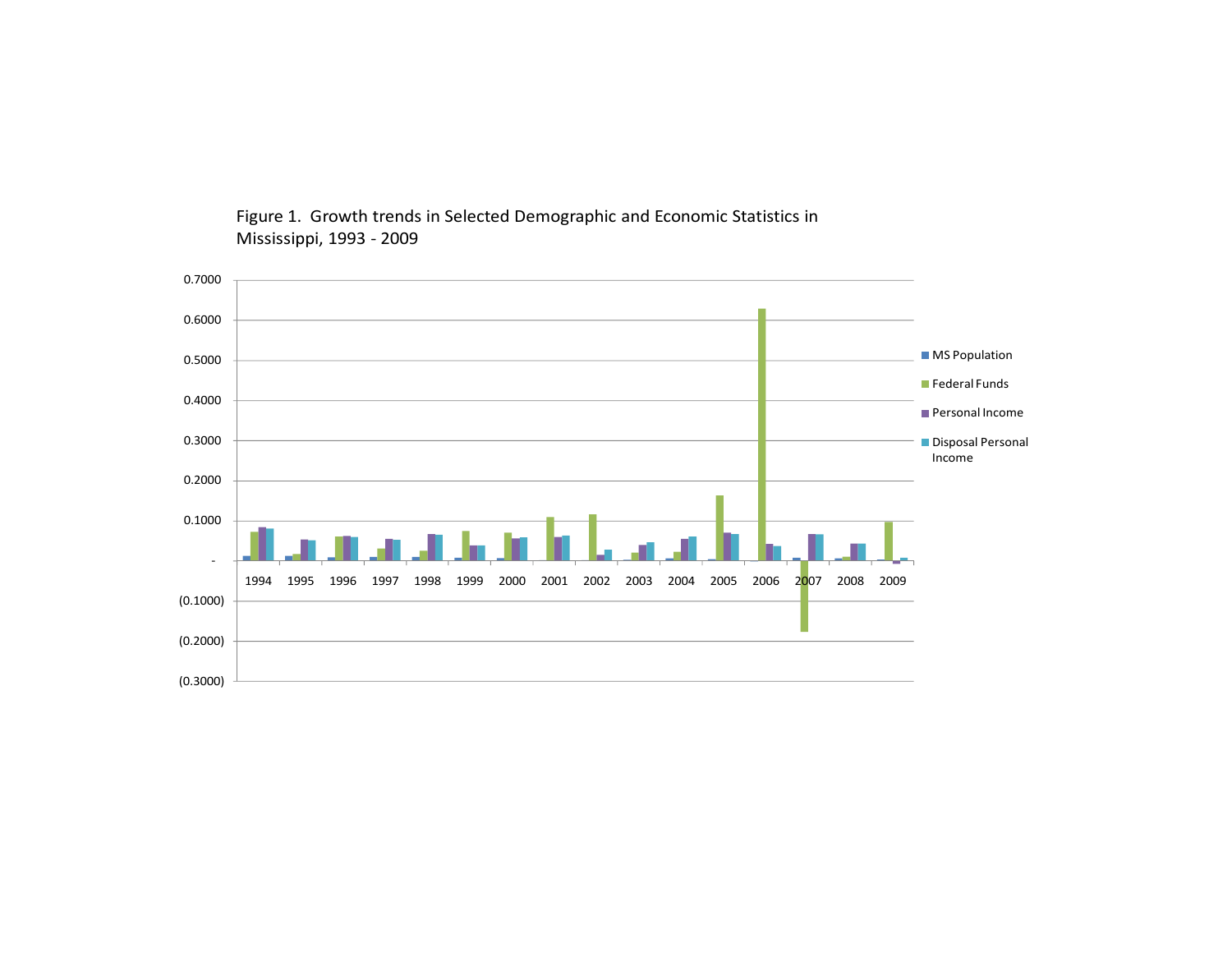Trends in both **PERSONAL** and **DISPOSAL INCOMES**  along with **FEDERAL SUBSIDES** show just how **GOVERNMENT/DEPENDENT** Mississippians are for meeting living and quality-of-life issues.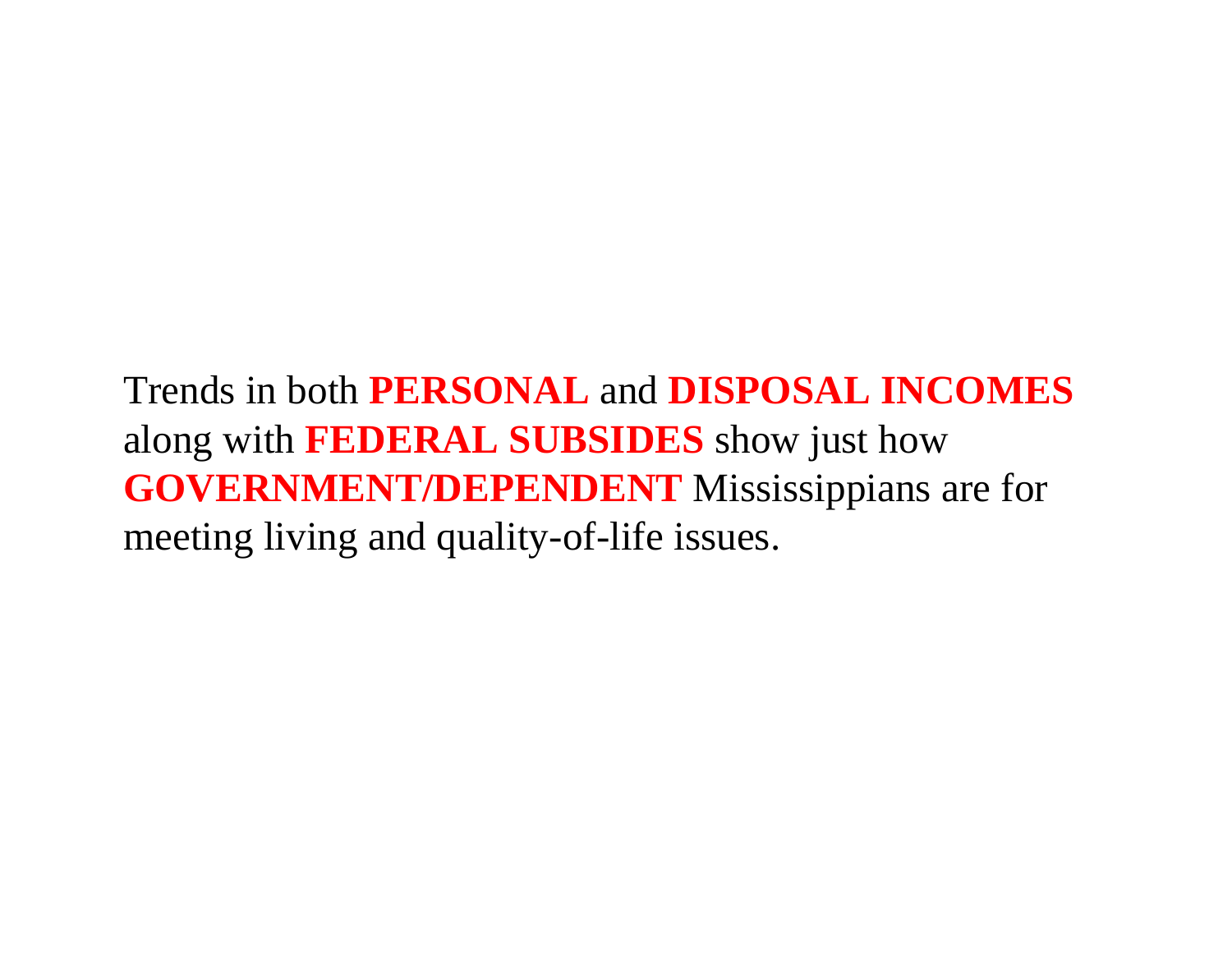# **OBJECTIVE OBJECTIVE**

The primary focus is to *examine* **FEDERAL SPENDING** by typology in Mississippi and *assess* the likely impacts of potential **FEDERAL BUDGET CUTS** in the state in 2009.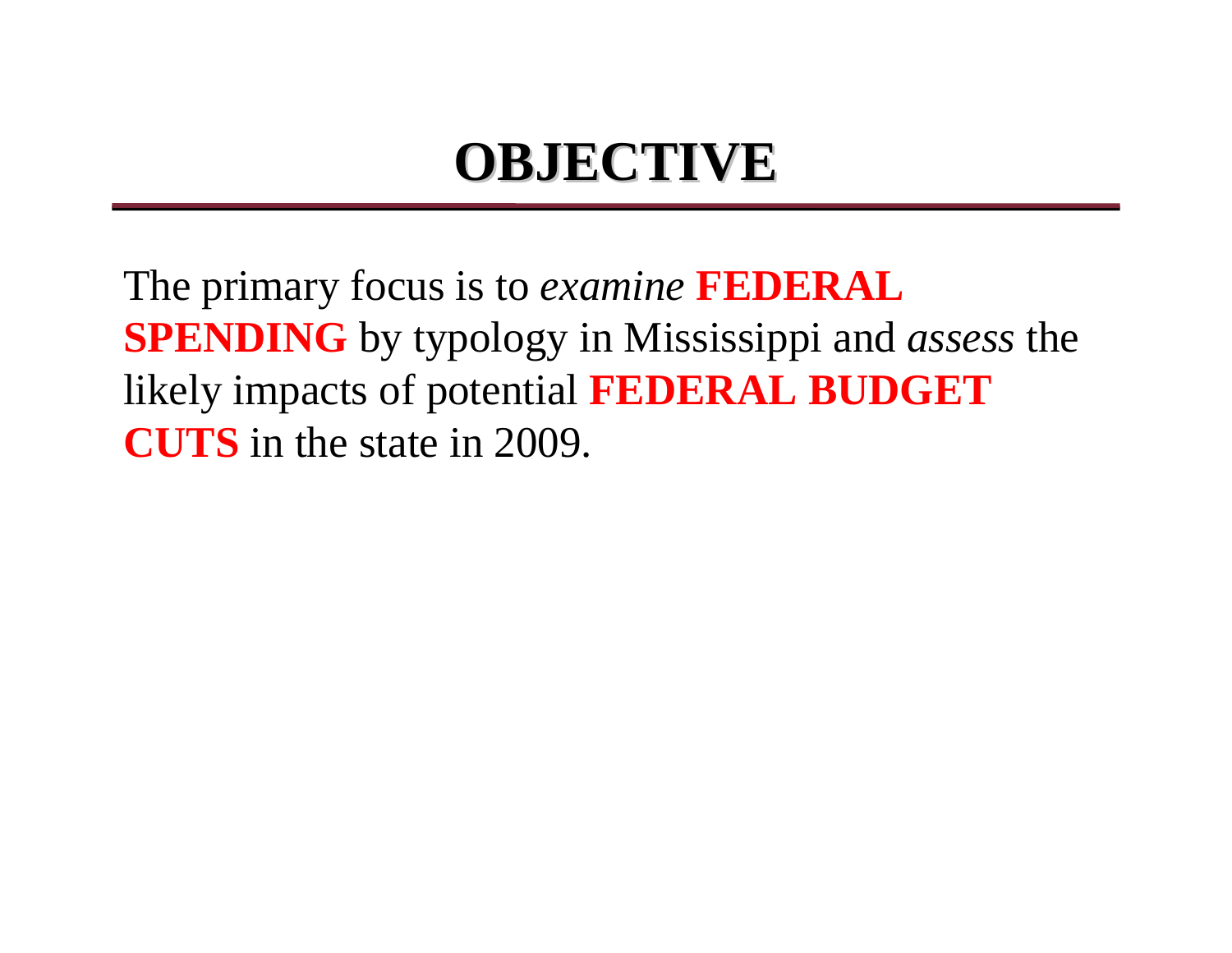# **DATA and METHODS DATA and METHODS**

The analysis was performed by using the Census data taken from the CFF for Mississippi and counties in 2009. The analysis looked at federal spending in four typologies: *metropolitan, nonmetropolitan, micropolitan, and noncore counties in the state*.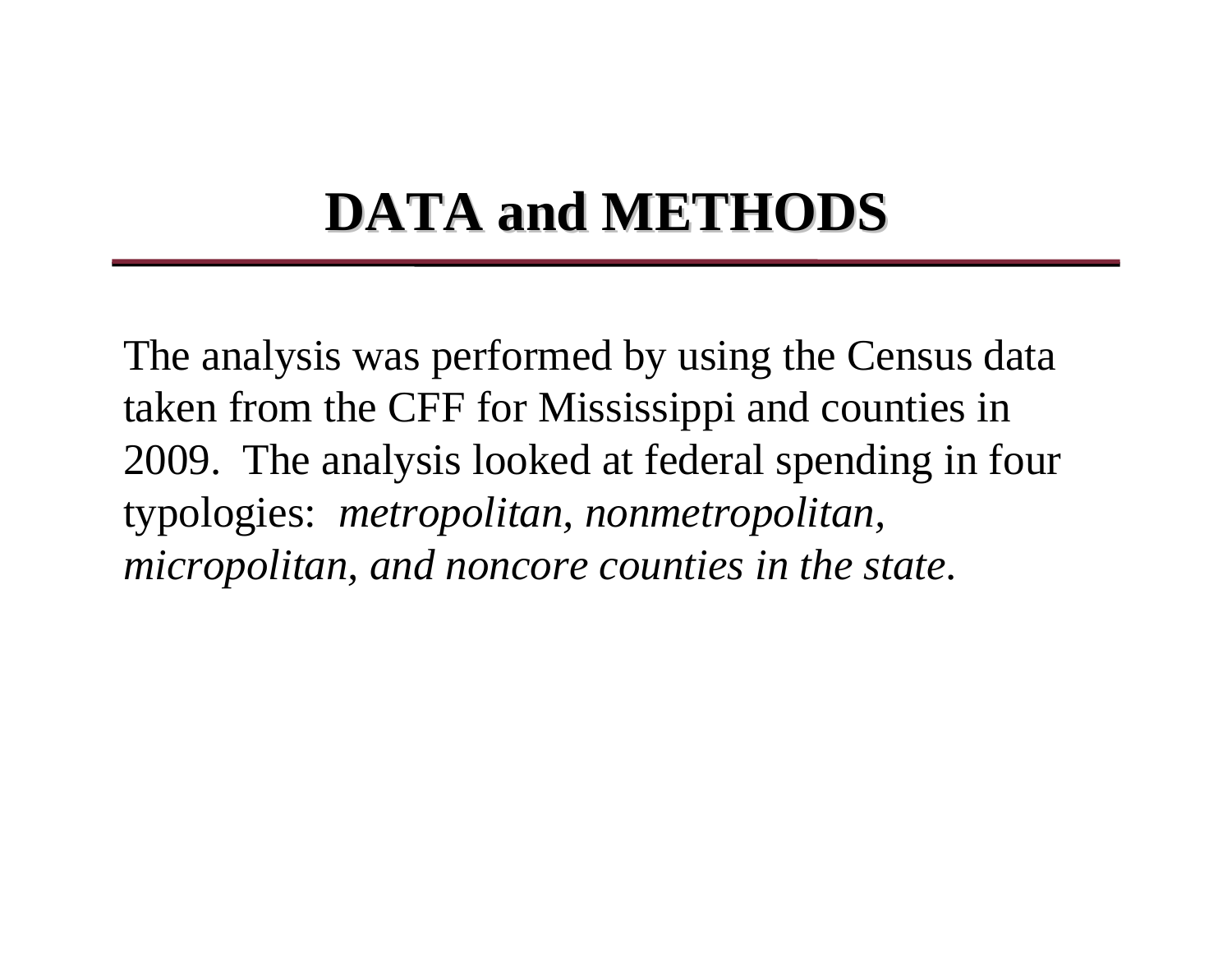-**Metro** counties include one or more cities containing 50,000 people or more.

-**Nonmetropolitan** counties are outside the boundaries of metro areas and contain no urban areas with 50,000 residents or more.

-**Micropolitan** is any county with an urbanized area of at least 10,000 but not more than 49,999 people.

-**Noncore** counties have no city, town, or urban cluster of at least 10,000 people.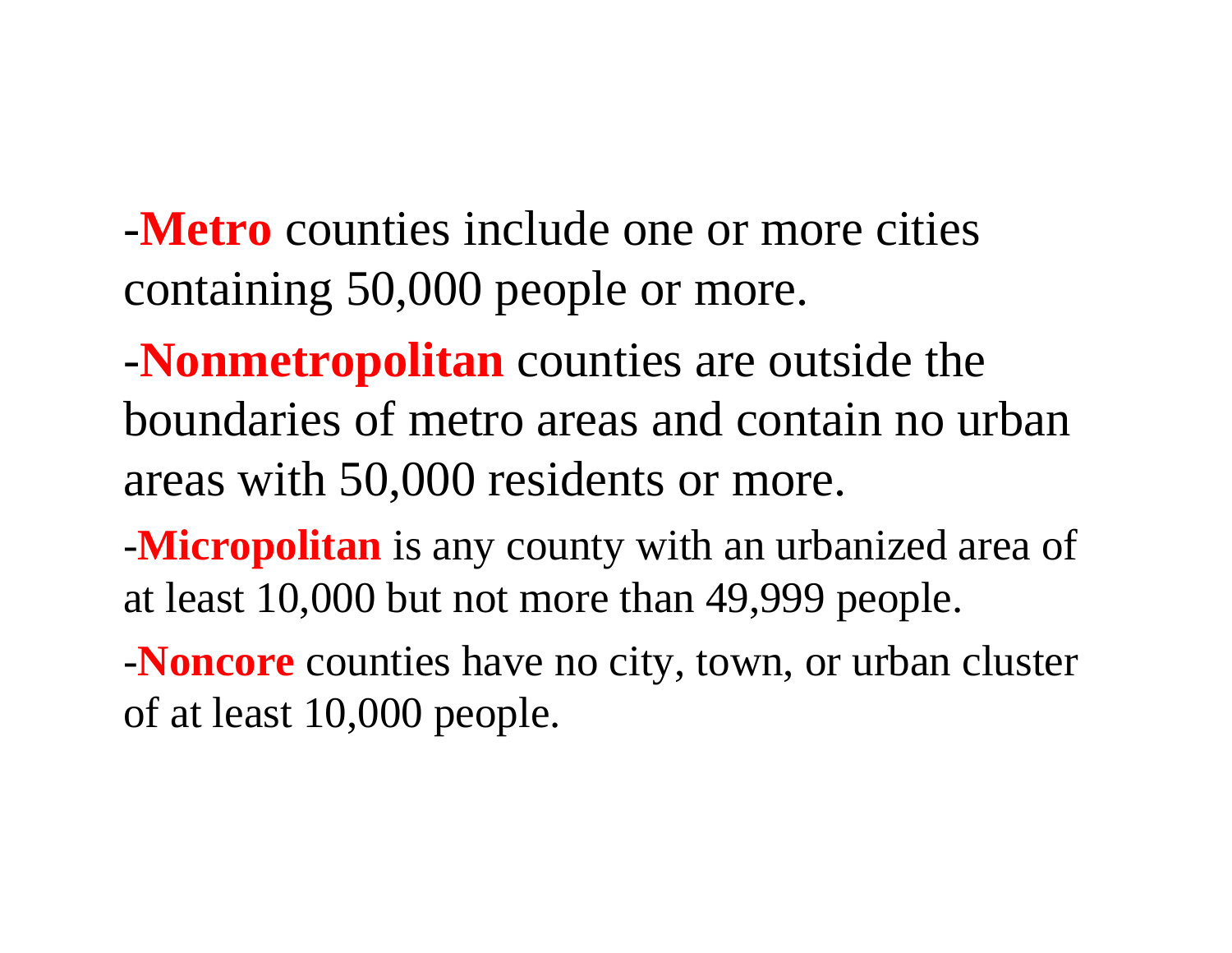As shown in Table 1…more than 38.3 percent or 1.13 million of Mississippi's 2.96 million people live in metro counties according to the 2009 Census Bureau. About 61.8 percent of the state's population live in nonmetro counties during this same period.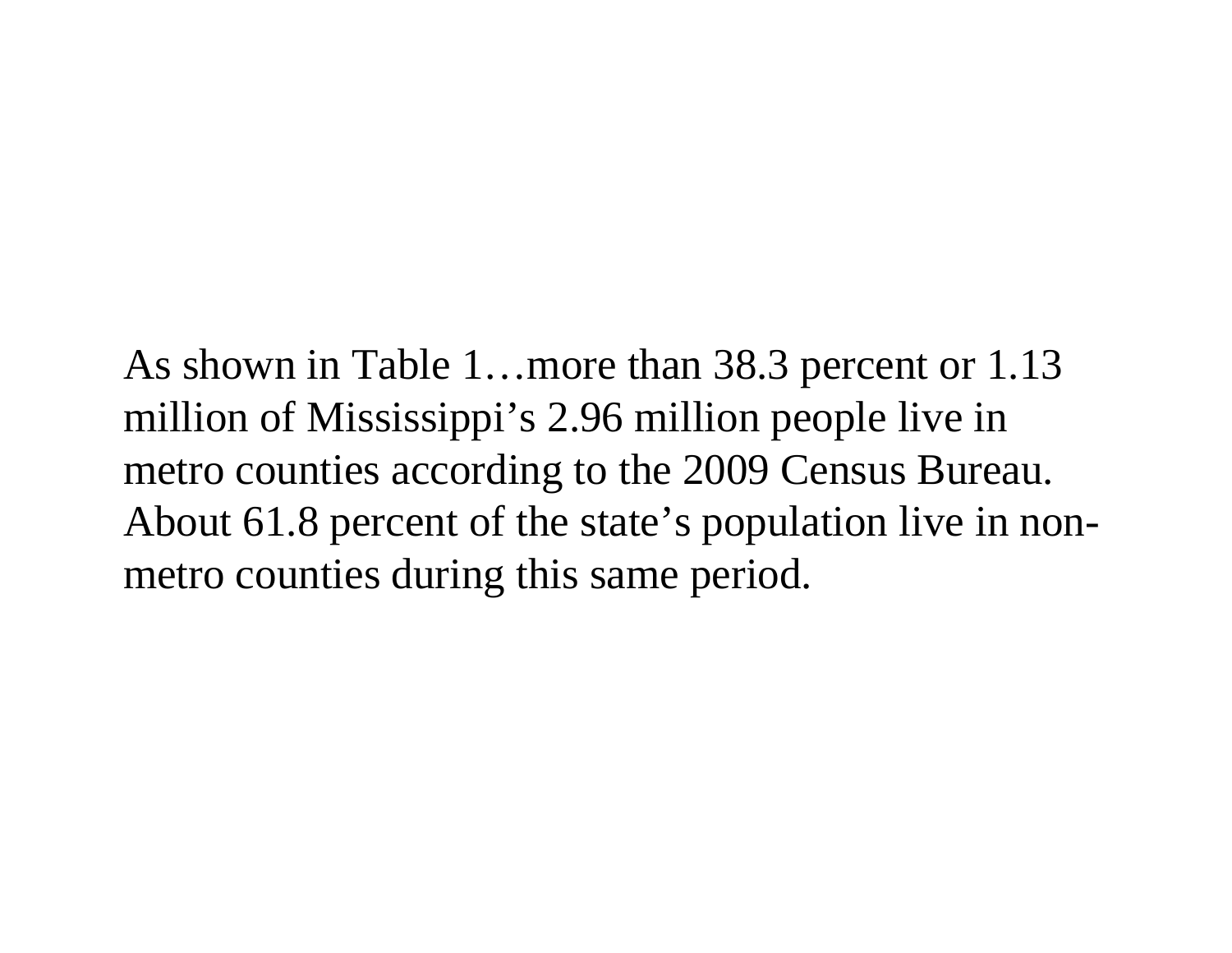| <b>Typology</b> | <b>Population</b> | <b>Counties</b> | <b>Share of State</b> $(\%)$ |
|-----------------|-------------------|-----------------|------------------------------|
| Metro           | 1,128,704         | 9               | 0.382                        |
| Nonmetro        | 1,823,292         | 73              | 0.618                        |
| Micropolitan    | 978,270           | 47              | 0.331                        |
| Noncore         | 845,487           | 26              | 0.286                        |
| Mississippi     | 2,951,996         |                 |                              |

#### Table 1. Mississippi Population and Growth Trends by Typology , 1993 – 2009

**Note**: Table 3 reflects the number of counties and percent of population in each typology. You should not try to sum numbers because they exceed the totals.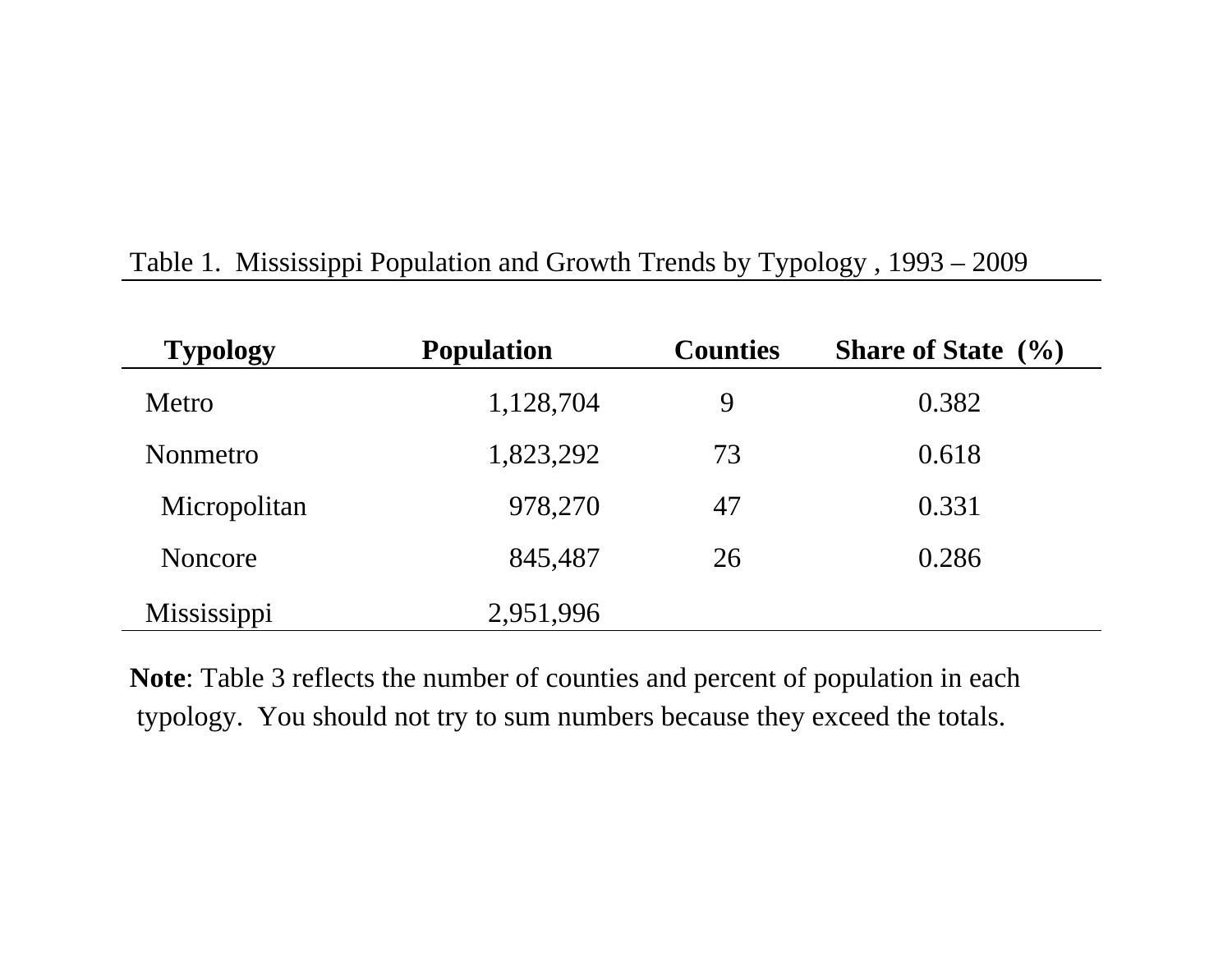# **RESULTS RESULTS**

- Dependence on federal aid has grown in recent years.
- Trend analysis of federal funds data for Mississippi showed few signs of slowing down.
- There were two distinct periods of growth…*the first period was1993 to 2004* where federal funds received in Mississippi increased at a steady rate [between \$1.5 & \$2 billion each year].
- The *second period was 2005 to 2009* where federal funds increased more than \$22 billion or by 48.78 percent…spike was attributed to by three of the worse natural disasters in the state's history…**Hurricane Katrina, the Deepwater Horizon oil spill and the national recession**.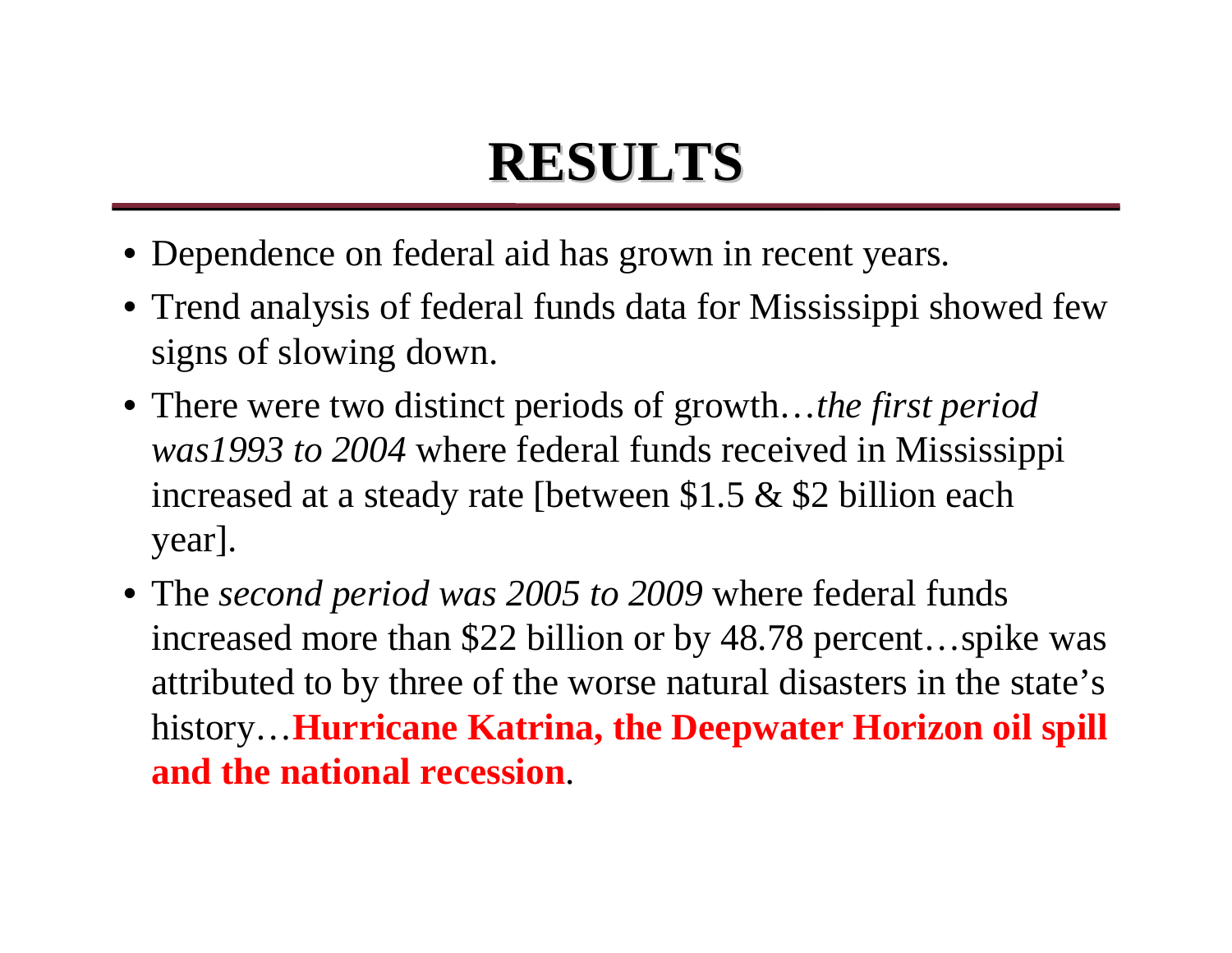- Federal subsidies grew faster than population between 1993 and 2004.
- Growth in subsidies was more than double that of the population growth between 2005 and 2009.
- Personal income for Mississippi was almost 41 percent of Federal subsidies between 1993 and 2004.
- Trends in personal/disposal incomes and federal subsidies show how government/dependent Mississippians are for some of the basic needs-of-life.
- Federal aid received by Mississippi would averag \$18,205 per person in 2009.
- Increase in federal aid between 2005 and 2009 was due to major disasters…either natural or man-made.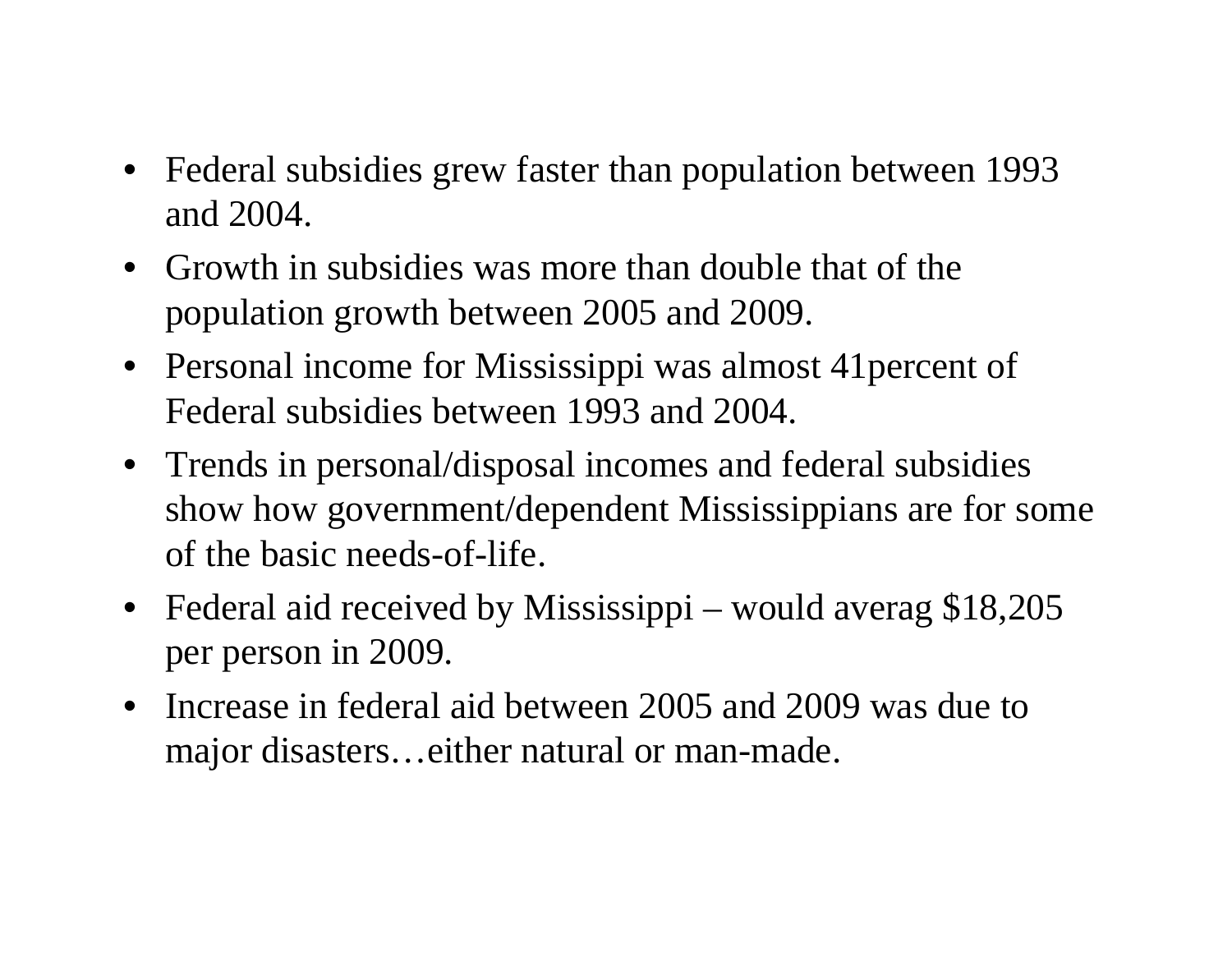The Census Bureau reports all federal subsidies to states in nine (9) categories and they include:

| Direct Loans (DL)                             | Direct payment not for<br>individuals (DX) | Other direct payment to<br>individuals (DO) |
|-----------------------------------------------|--------------------------------------------|---------------------------------------------|
| Retirement and disability<br>(DR)             | Grants (GG)                                | Guaranteed loans (GL)                       |
| Procurement contacts (PC) Salaries/wages (SW) |                                            | Insurance $(II)$                            |

Programs related to DO, GG, II, DR, PC, SW, and GL might be potential targets for federal budget cuts.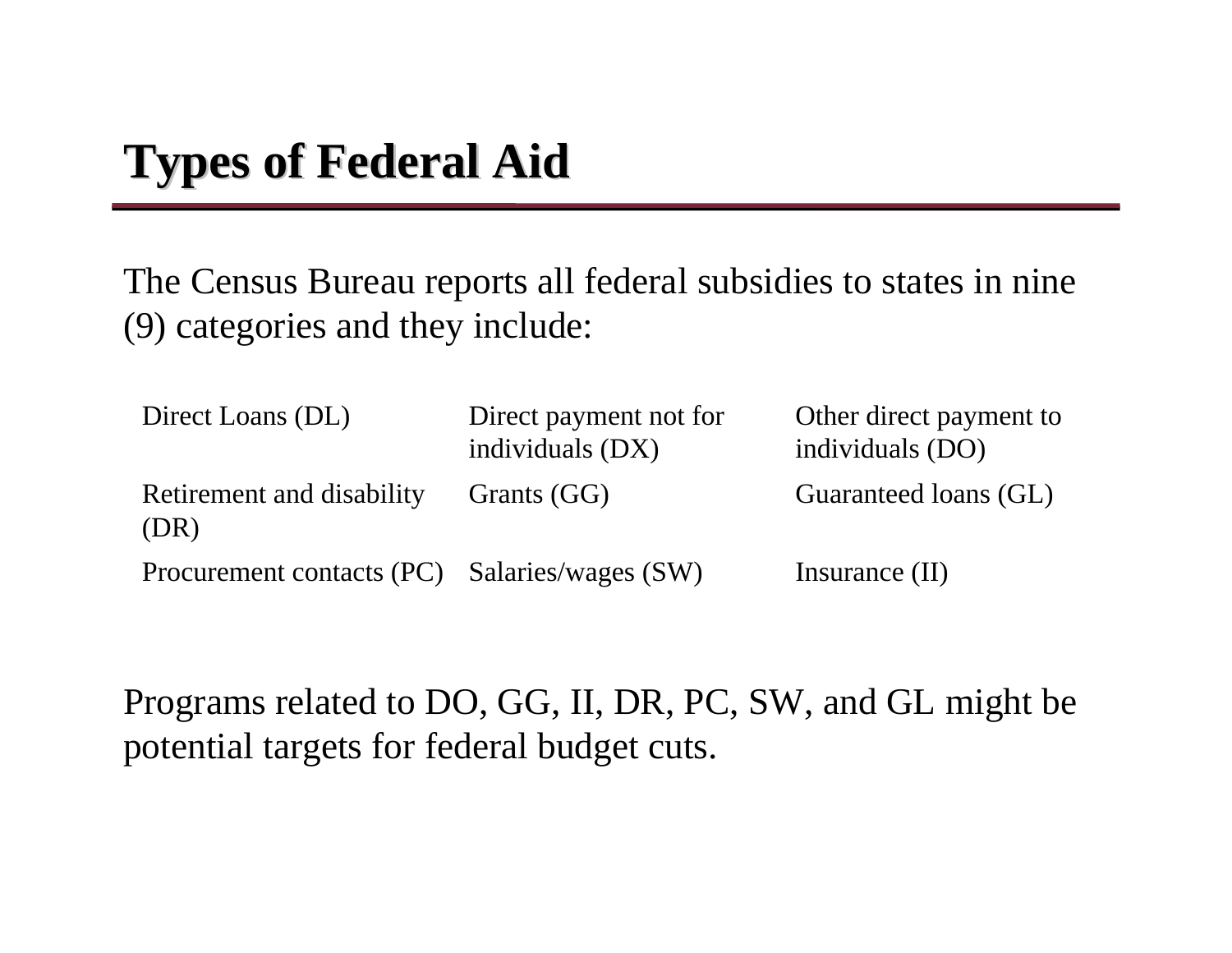| <b>State Federal Subsidies</b> | DL           | $\mathbf{DX}% =\mathbf{X}^{-1}\mathbf{X}^{-1}$ | DO              | $_{\rm GG}$           | $\,$ II                | DR                     | $_{\rm PC}$           | ${\bf SW}$      | GL              | Total            |
|--------------------------------|--------------|------------------------------------------------|-----------------|-----------------------|------------------------|------------------------|-----------------------|-----------------|-----------------|------------------|
|                                |              |                                                |                 |                       |                        |                        |                       |                 |                 |                  |
| Metro                          | \$89,662,183 | \$96,629,420                                   | \$1,702,301,669 | \$3,345,815,228       | \$13,486,043,752       | \$3,459,552,802        | \$ 3,968,111,011      | \$1,633,359,104 | \$1,790,043,596 | \$29,571,518,765 |
|                                |              |                                                |                 |                       |                        |                        |                       |                 |                 |                  |
| Nonmetro                       | 813,342,650  | 361,535,491                                    | 3,866,829,226   | 4,626,405,800         | 2,743,655,268          | 6,007,500,747          | 1,276,497,882         | 999,007,920     | 883,503,026     | 21,578,278,010   |
|                                |              |                                                |                 |                       |                        |                        |                       |                 |                 |                  |
| Micropolitan                   | 707,879,410  | 212,746,030                                    | 2,025,309,496   | 2,373,998,771         | 1,980,772,151          | 3,213,836,710          | 1,106,653,614         | 703,036,420     | 502,723,697     | 12,826,956,299   |
|                                |              |                                                |                 |                       |                        |                        |                       |                 |                 |                  |
| Noncore                        | 104,686,611  | 149,558,651                                    | 1,844,583,193   | 2,261,294,848         | 761,561,717            | 2,793,613,503          | 169,847,036           | 290,762,697     | 380,579,080     | 8,756,487,336    |
| Undistributed funds            | $\sim$       | 198,064,200                                    | 1,230,458,963   | 332,310,909           | 168,714,119            | 617,375                | $\sim$                | 206,000         | 694,353,076     | 2,624,724,642    |
|                                |              |                                                |                 |                       |                        |                        |                       |                 |                 |                  |
| Mississippi                    | 903,004,833  | 656,229,111                                    | 6,799,589,858   | 8,304,531,937         | 16,398,413,139         | 9,467,670,924          | 5,244,608,893         | 2,632,573,024   | 3,367,899,698   | 53,774,521,417   |
|                                |              |                                                |                 |                       |                        |                        |                       |                 |                 |                  |
| Share of State Subsidies (%)   |              |                                                |                 |                       |                        |                        |                       |                 |                 |                  |
| Metro                          | 0.002        | 0.002                                          | 0.032           | 0.062                 | 0.251                  | 0.064                  | 0.074                 | 0.030           | 0.033           | 0.550            |
|                                |              |                                                |                 |                       |                        |                        |                       |                 |                 |                  |
| Nonmetro                       | 0.015        | 0.007                                          | 0.072           | 0.086                 | 0.051                  | 0.112                  | 0.024                 | 0.019           | 0.016           | 0.401            |
| Micropolitan                   | 0.013        | 0.004                                          | 0.038           | 0.044                 | 0.037                  | 0.060                  | 0.021                 | 0.013           | 0.009           | 0.239            |
| Noncore                        | 0.002        | 0.003                                          | 0.034           | 0.042                 | 0.014                  | 0.052                  | 0.003                 | 0.005           | 0.007           | 0.163            |
| Undistributed funds            | 0.000        | 0.004                                          | 0.023           | 0.006                 | 0.003                  | 0.000                  | 0.000                 | 0.000           | 0.013           | 0.049            |
| Per Capita Subsidy             |              |                                                |                 |                       |                        |                        |                       |                 |                 |                  |
|                                |              |                                                |                 |                       |                        |                        |                       |                 |                 |                  |
| Metro                          | 79<br>s      | 86<br>-S.                                      | 1,508<br>-S     | 2,964<br>$\mathbf{s}$ | 11,948<br>$\mathbf{s}$ | 3,065<br><sup>\$</sup> | 3,516<br>$\mathbf{s}$ | 1,447<br>-S     | 1,586<br>\$.    | 26,200<br>-S     |
|                                |              |                                                |                 |                       |                        |                        |                       |                 |                 |                  |
| Nonmetro                       | 446          | 198                                            | 2,121           | 2,537                 | 1,505                  | 3,295                  | 700                   | 548             | 485             | 11,835           |
|                                |              |                                                |                 |                       |                        |                        |                       |                 |                 |                  |
| Micropolitan                   | 724          | 217                                            | 2,070           | 2,427                 | 2,025                  | 3,285                  | 1,131                 | 719             | 514             | 13,112           |
|                                |              |                                                |                 |                       |                        |                        |                       |                 |                 |                  |
| Noncore                        | 124          | 177                                            | 2,182           | 2,675                 | 901                    | 3,304                  | 201                   | 344             | 450             | 10,357           |
|                                |              |                                                |                 |                       |                        |                        |                       |                 |                 |                  |
| Mississippi                    | 306          | 222                                            | 2,303           | 2,813                 | 5,555                  | 3,207                  | 1,777                 | 892             | 1,141           | 18,216           |

Table 2. Total Amount of Federal Funds Received and Related Statistics Among Typologies in Mississippi, 2009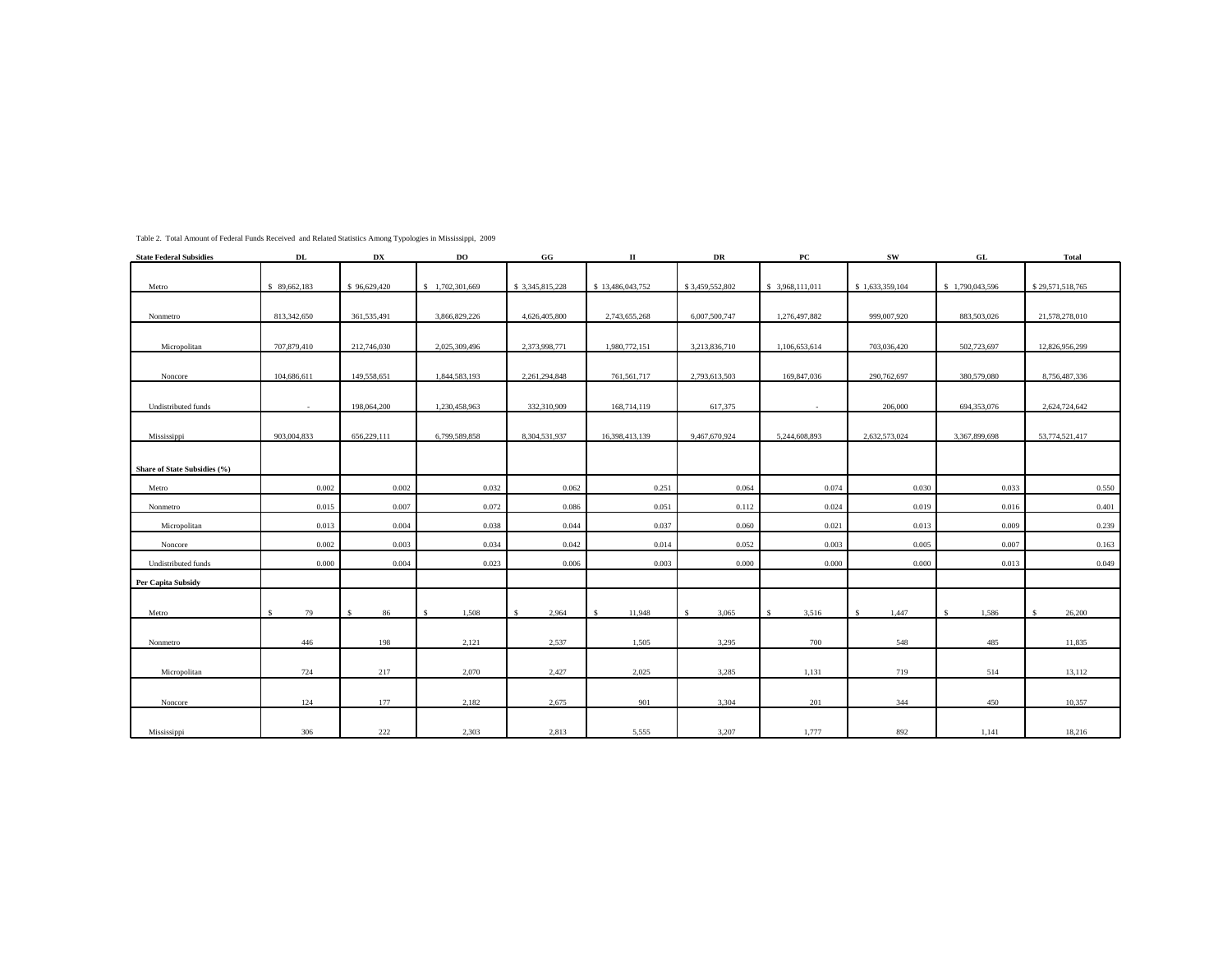## **Federal Aid by Typology Federal Aid by Typology**

#### **REGION**

Revealed that Metro counties received \$29.57 billion or almost 60 percent of Mississippi's \$53.78 billion in federal aid in 2009.

This represented approximately 1.13 million of the state's almost 3 million people. Nonmetropolitan counties received \$21.57 billion in federal aid and accounted for 1.82 million people in 2009.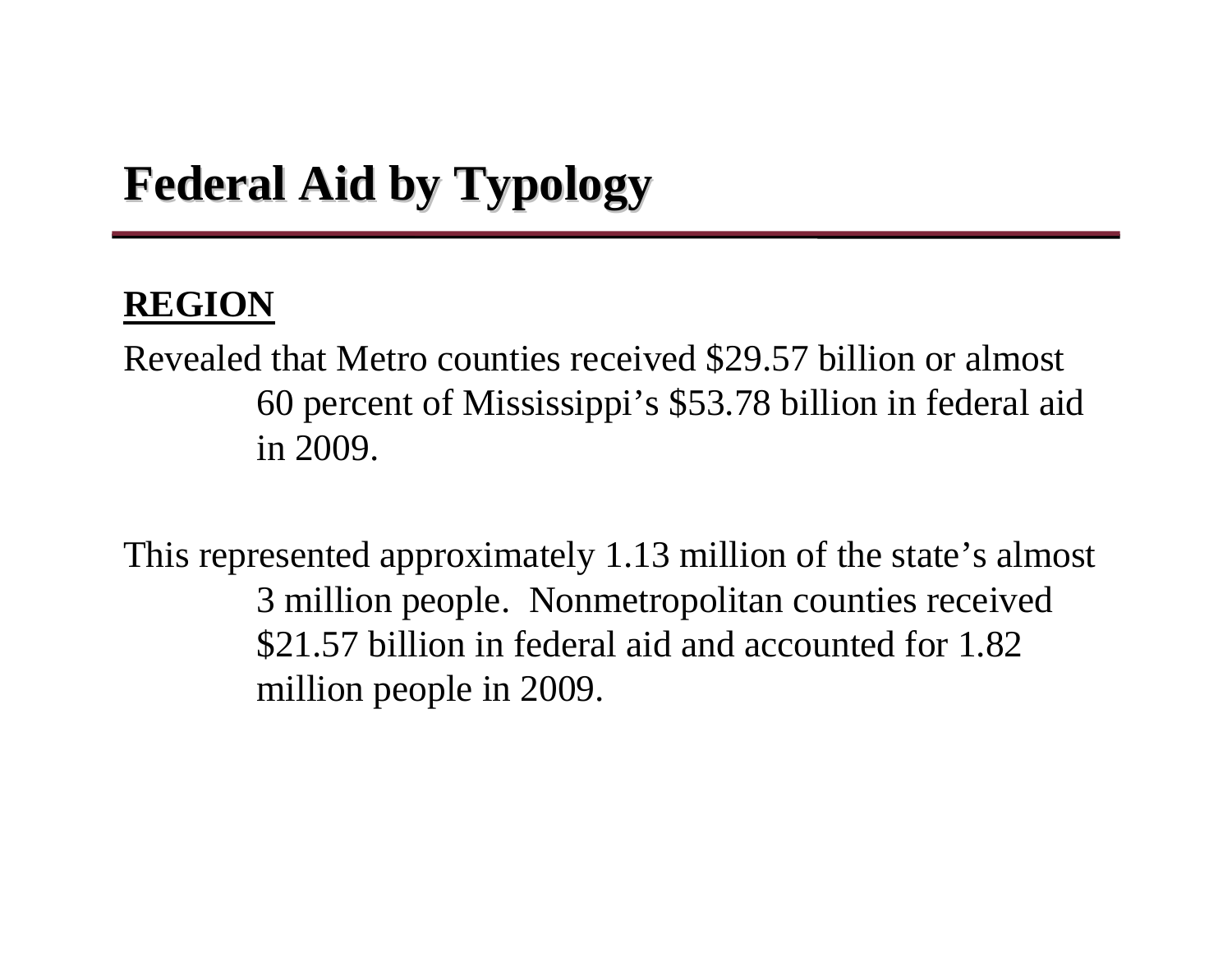# **Federal Aid by Typology Federal Aid by Typology**

#### **PER CAPITA**

- The federal aid would equate to about \$18,205 for the **AVERAGE** Mississippian in 2009…compared to \$26,200 for each resident in metro counties in the state during this same period.
- For residents in nonmetropolitan counties , this would equate to \$11,835 each or about 65% of what residents statewide would average and 45% per capita of what residents in metro counties would have received in 2009.
- Residents living in micropolitan counties would have received \$13,112 in federal aid per person or 82% of the state average in 2009.
- Residents in noncore counties would have received \$10,356 per person or 57% of the state average during this same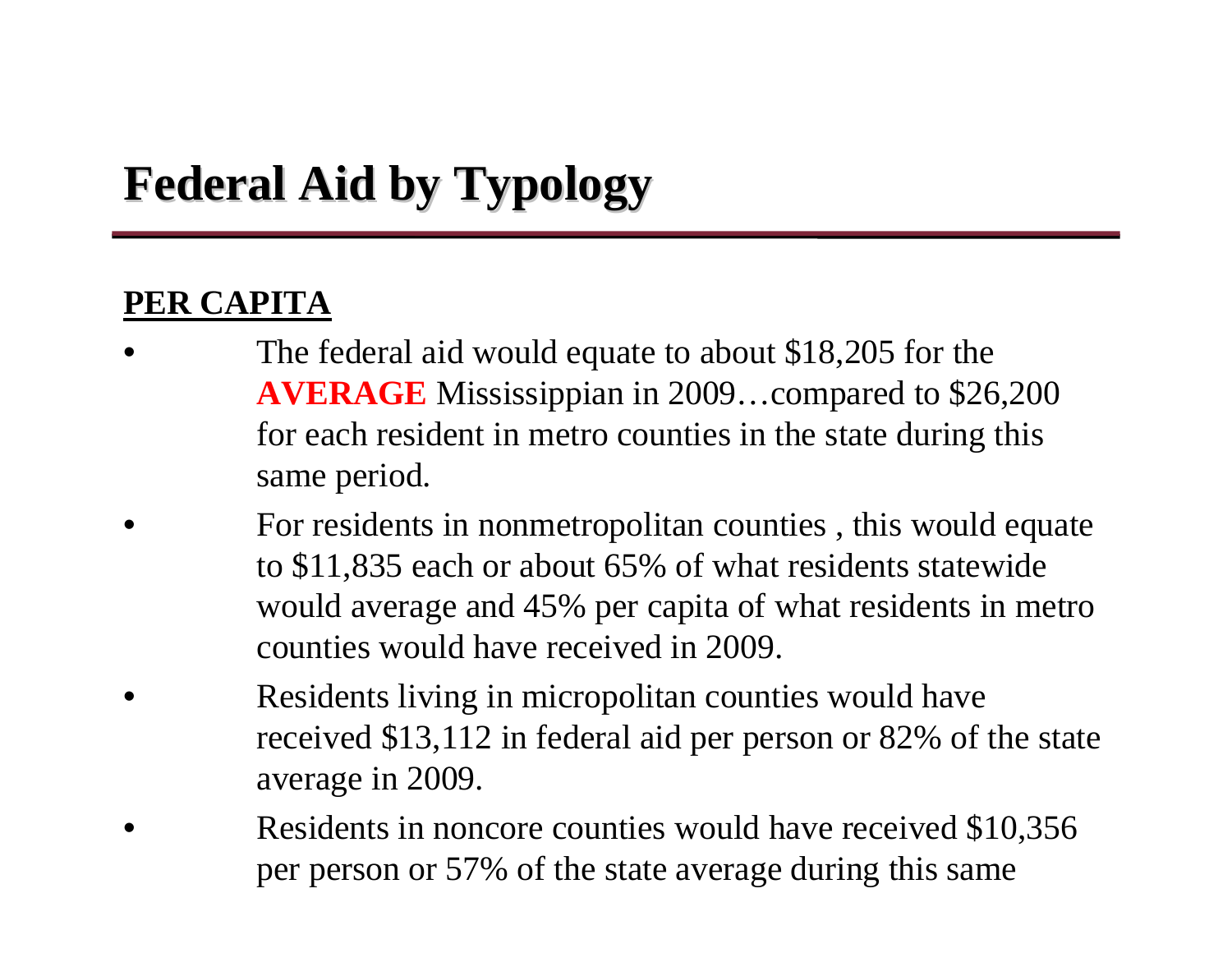- Noncore counties represent the poorest areas in Mississippi.
- 2009, noncore counties received less federal aid than micropolitan counties in Mississippi.
- Distributional... metro counties received the largest share of federal aid where nonmetropolitan counties received more than 40% of the aid during this period (2009).
- The balance of the federal aid in Mississippi was not distributed in 2009.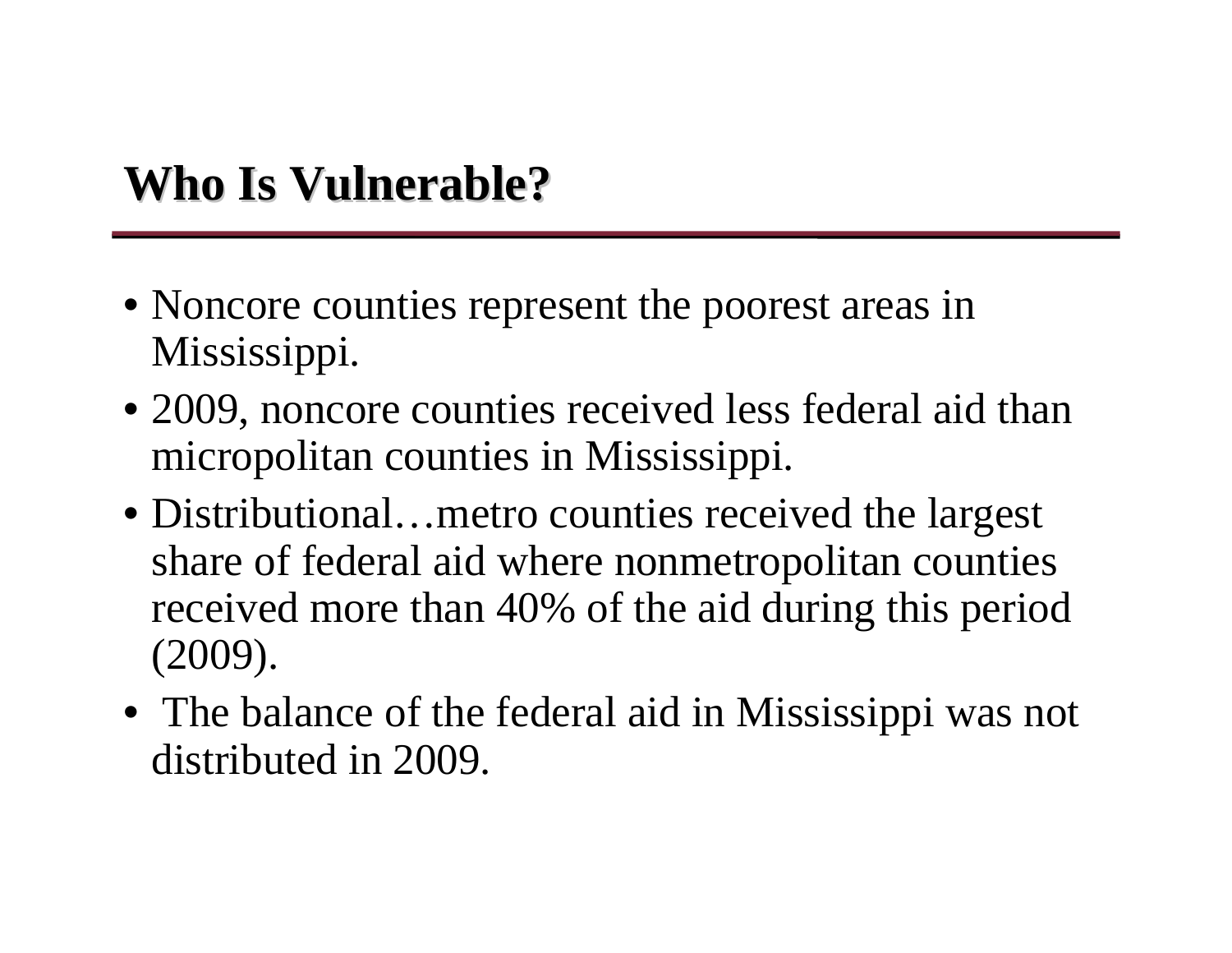

Noncore counties received only 16% of Mississippi's federal aid during this period. Metro and nonmetro counties received more than 94% of the federal aid Mississippi received in 2009.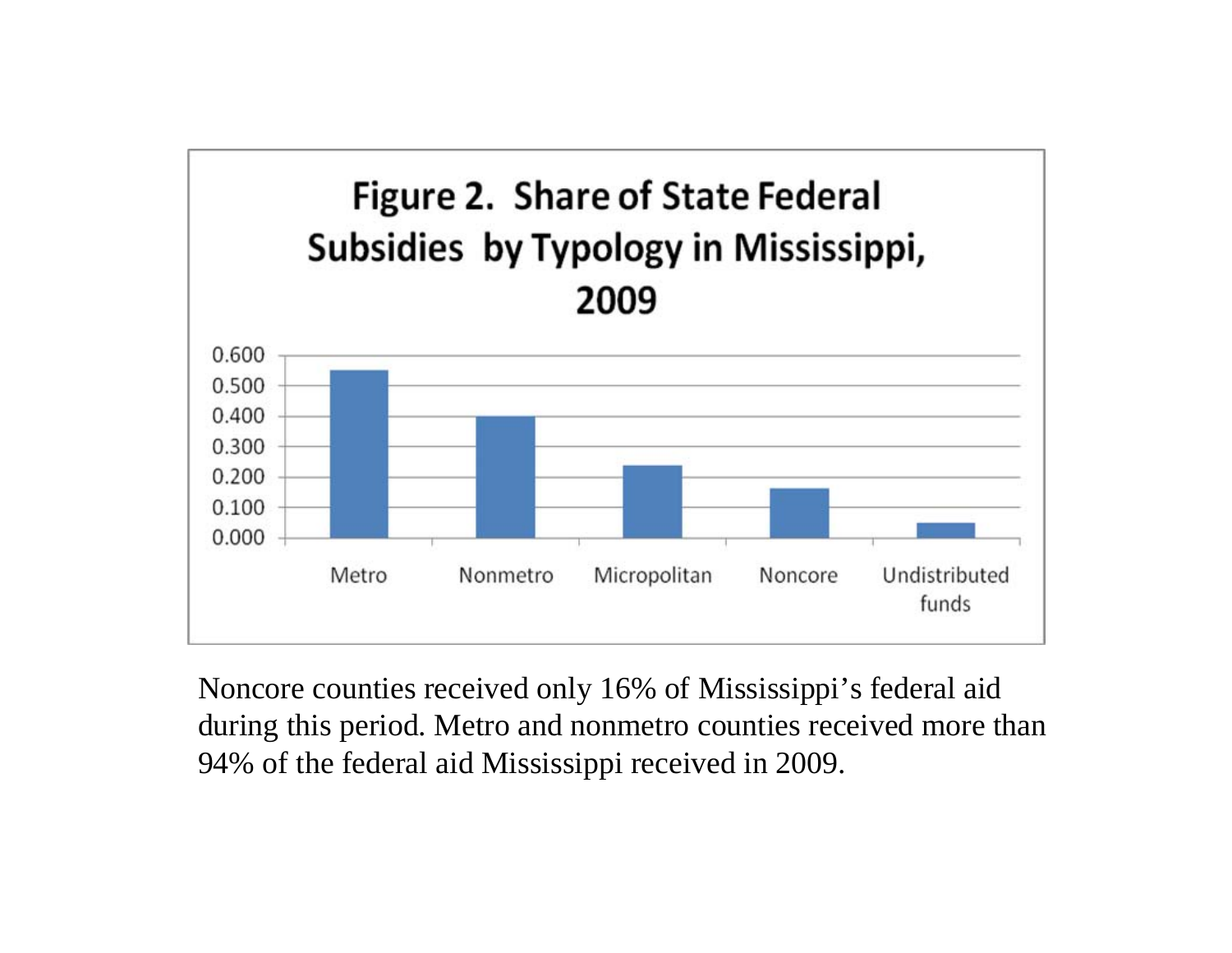# **Impact of Federal Cutbacks on Local Economies Economies**

- Large budget cuts will create serious economic harm for millions of American businesses, households, and local/ state governments.
- Government is a big part of our economy and society playing many desired and important roles.
- Given the current economic conditions in the state/nation…we should expect the growing dependence on federal aid to continue in most states, particularly in southern states.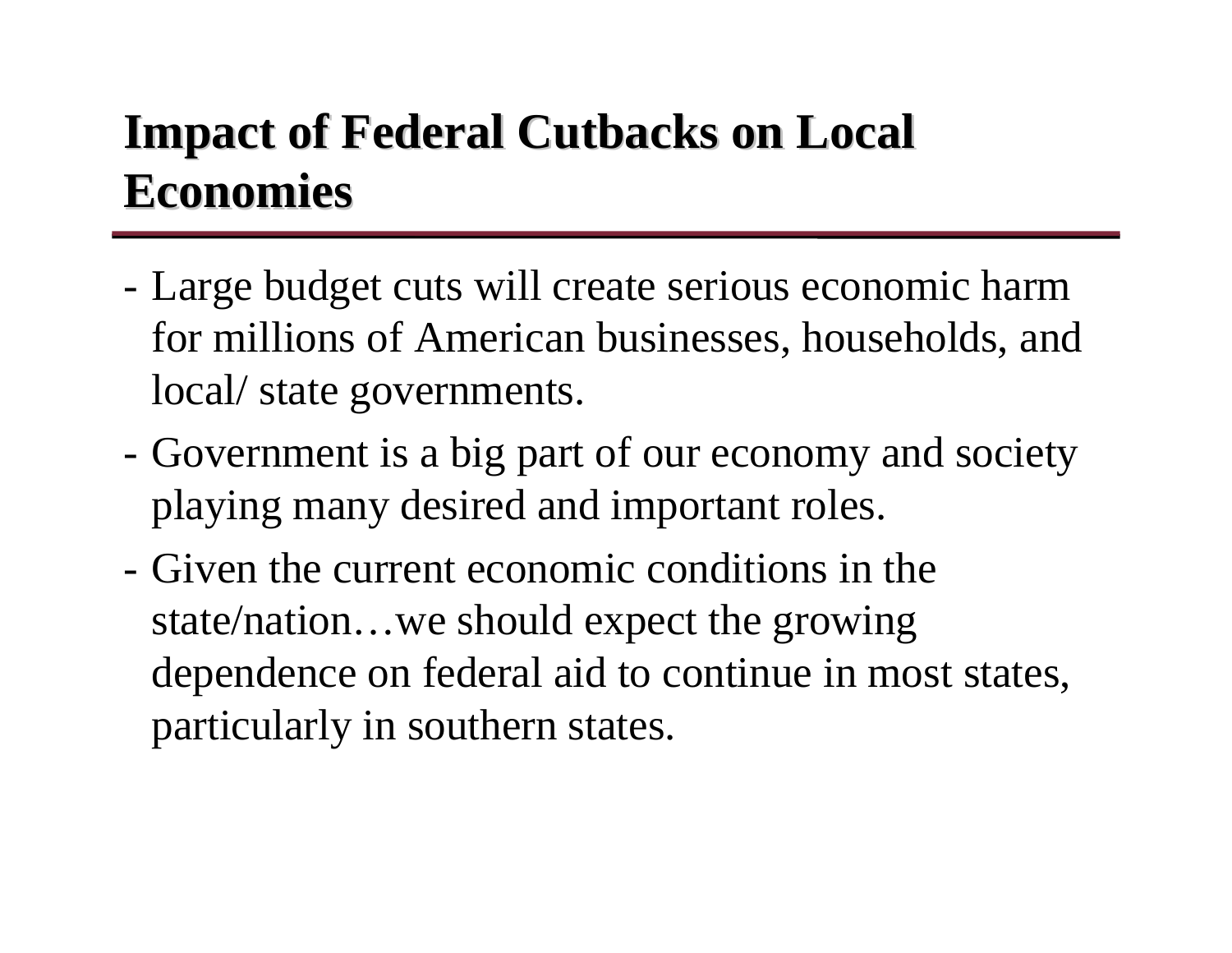# **SUMMARY SUMMARY**

- Federal subsidies play a **MAJOR** role in helping rural and urban cities/counties meet the needs of their citizens.
- Federal cuts will **SLOW** the recovery in local economies, especially in small and rural areas that traditionally lag behind urban areas in the United States.